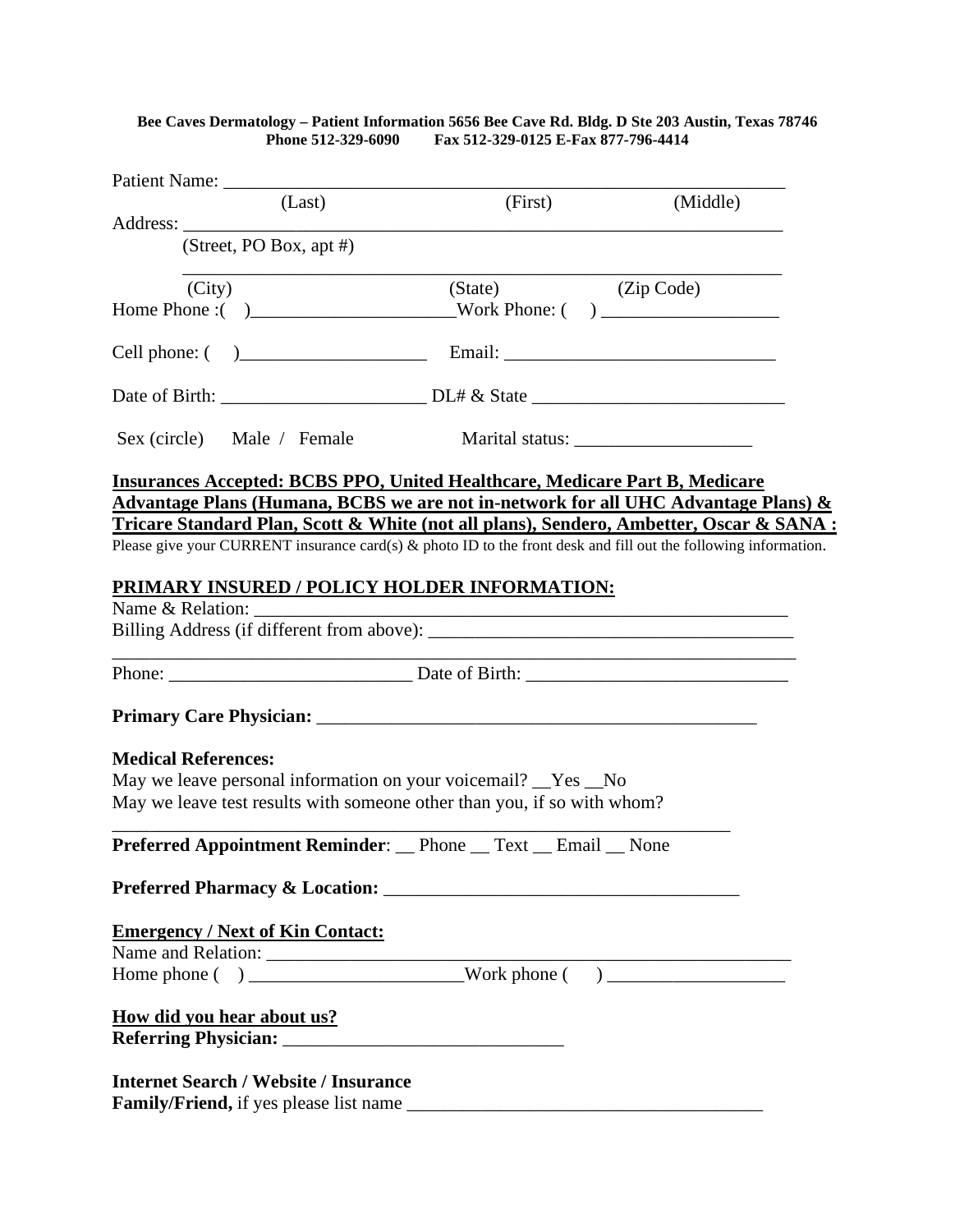# **Privacy Practices Acknowledgement and Receipt**

Due to the Health Insurance Portability and Accountability Act (HIPAA) of 1996, the following information must be completed and **updated annually** by the patient or guardian:

In the event a family member or caregiver attends my office visits and is in the exam room at the time of my evaluation and/or treatment, I give **Bee Caves Dermatology and employees** my permission to discuss freely my condition, treatment or diagnosis with that person present.

(Circle one) YES NO

### **Notice of Privacy Practice:**

By signing below, I acknowledge that I have been provided a copy of Bee Caves Dermatology's Notice of Privacy Practices Form for review and a personal copy to keep will be provided upon request. Bee Caves Dermatology's Notice is available on the practice's website www.beecavesdermatology.com and a copy can be obtained in office as well.

| <b>Signature of Patient or Guardian:</b> |      |        | Today's Date   |  |
|------------------------------------------|------|--------|----------------|--|
| <b>Relationship to Patient:</b>          | Self | Parent | Legal Guardian |  |

## **Personal Health Information (PHI)**

This information must be completed and **updated every 6 months** by the patient or guardian

This release authorizes **Bee Caves Dermatology** to discuss medical information regarding my care, condition, treatment or diagnosis with the following:

| <b>Patient Only</b>             |                  |        |          |                 |  |
|---------------------------------|------------------|--------|----------|-----------------|--|
|                                 |                  |        |          |                 |  |
|                                 |                  |        |          |                 |  |
|                                 |                  |        |          |                 |  |
|                                 |                  |        |          | Date: _________ |  |
| <b>Relationship to Patient:</b> | <b>Self Self</b> | Parent | Guardian |                 |  |
|                                 |                  |        |          | Date of Birth:  |  |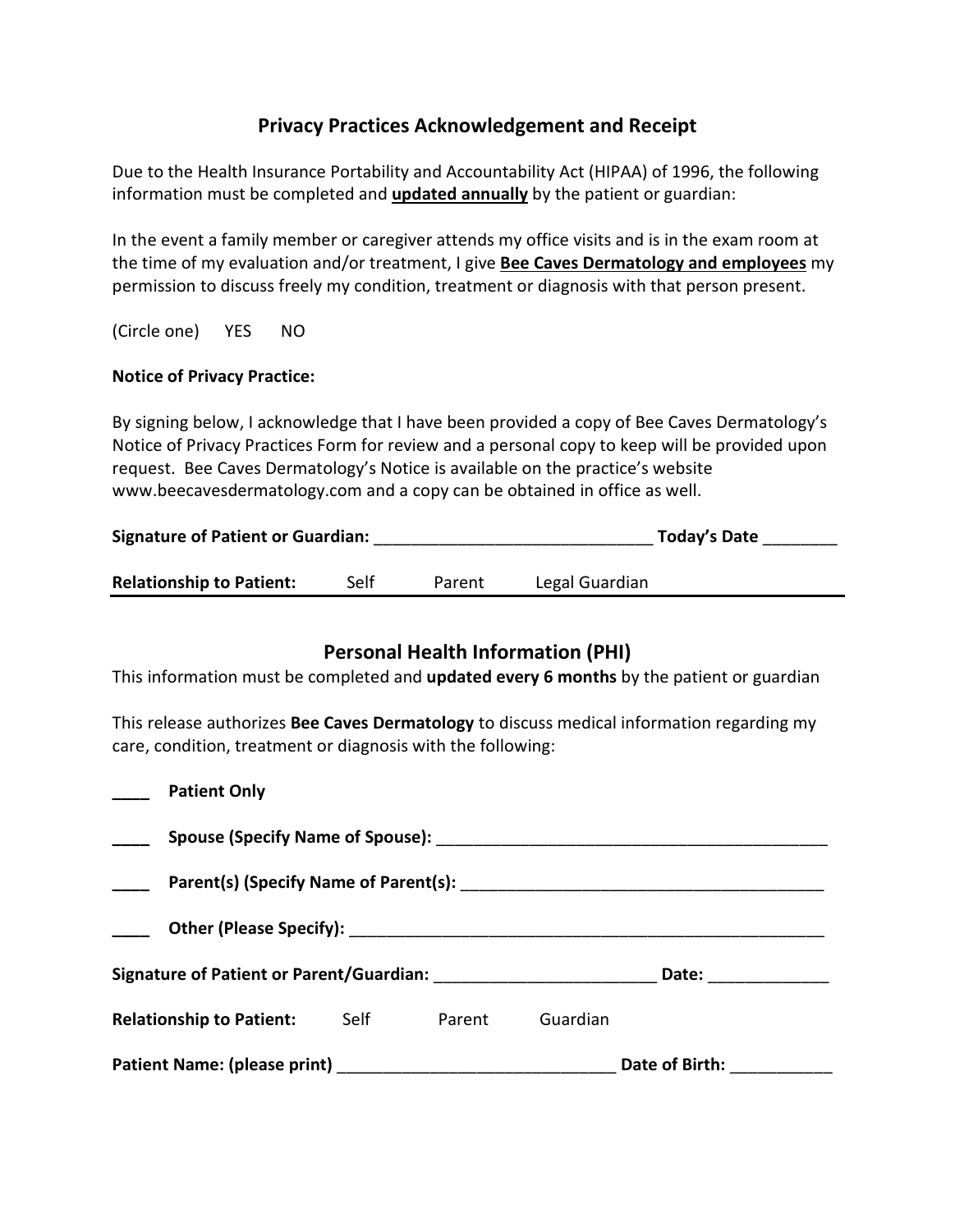# **Office Policies: Please Read and Initial**

\_\_\_\_\_ **Cancellation Notice: Please call and give us the courtesy of 24 hours business day notice for any cancellation. If you fail to give 24-hour notice for cancellation on 2 occasions, ("same day cancellation") the office will no longer schedule your appointments.**

## Failure to keep scheduled appointments "No Shows": If you miss 2 or more **appointments without prior notification, the office will no longer schedule your appointments.**

Minor patients: A minor must be accompanied by parent or legal guardian, or Bee Caves Dermatology must have written consent to see the unaccompanied minor. **A minor consent form is available on our website, www.beecavesdermatology.com** 

\_\_\_\_\_ Late to appointments: If you are late for an appointment, you may be asked to reschedule or you may be asked to wait to be seen until all other patients that are on time are seen first. If you are late to 3 appointments the office may not schedule you any additional appointments.

\_\_\_\_\_ Prescription Refills: Please contact your pharmacy to initiate a refill on your prescription. The pharmacy will send a fax or electronic request with all the current prescription information for Dr. Martinez to approve or deny. Regular follow up appointments must be kept in order to maintain your current medications.

\_\_\_\_\_ **Financial policy for patients BCBS PPO, United Healthcare, Medicare Part B, Medicare Advantage Plans (Humana, BCBS we are not in-network for all UHC Advantage Plans) & Tricare Standard Plan, Scott & White (not all plans), Sendero, Ambetter, Oscar & SANA we will file your claim for you.** However, if payment is not received from your insurance company, **you are ultimately responsible for any charges and you will be sent a bill for the charges. Patient statements are sent out monthly. Payment is due when you receive your statement. If no payment is received within 60 days, your account will be automatically turned over to a collection agency. If your insurance company is requesting information from you to process your claim, please contact them immediately to avoid your account being turned over to collections.** 

Co-Pays and Deductible amounts are due in full at the time of service. Insurance deductibles and co-pays are full responsibility of the patient. Please check with your insurance plan for your personal deducible and surgical deductible amount. Dr. Martinez is a specialist and may have higher co-pays than your primary care doctor.

I have read and understand the above office policies and agree with their terms. I understand that I have provided all appropriate insurance information, if Bee Caves Dermatology is filing my insurance. I understand that I am ultimately responsible for all charges whether paid for by insurance or not.

**Signature** the contract of the contract of the contract of the contract of the contract of the contract of the contract of the contract of the contract of the contract of the contract of the contract of the contract of th Revised 1/1/2022 BCD